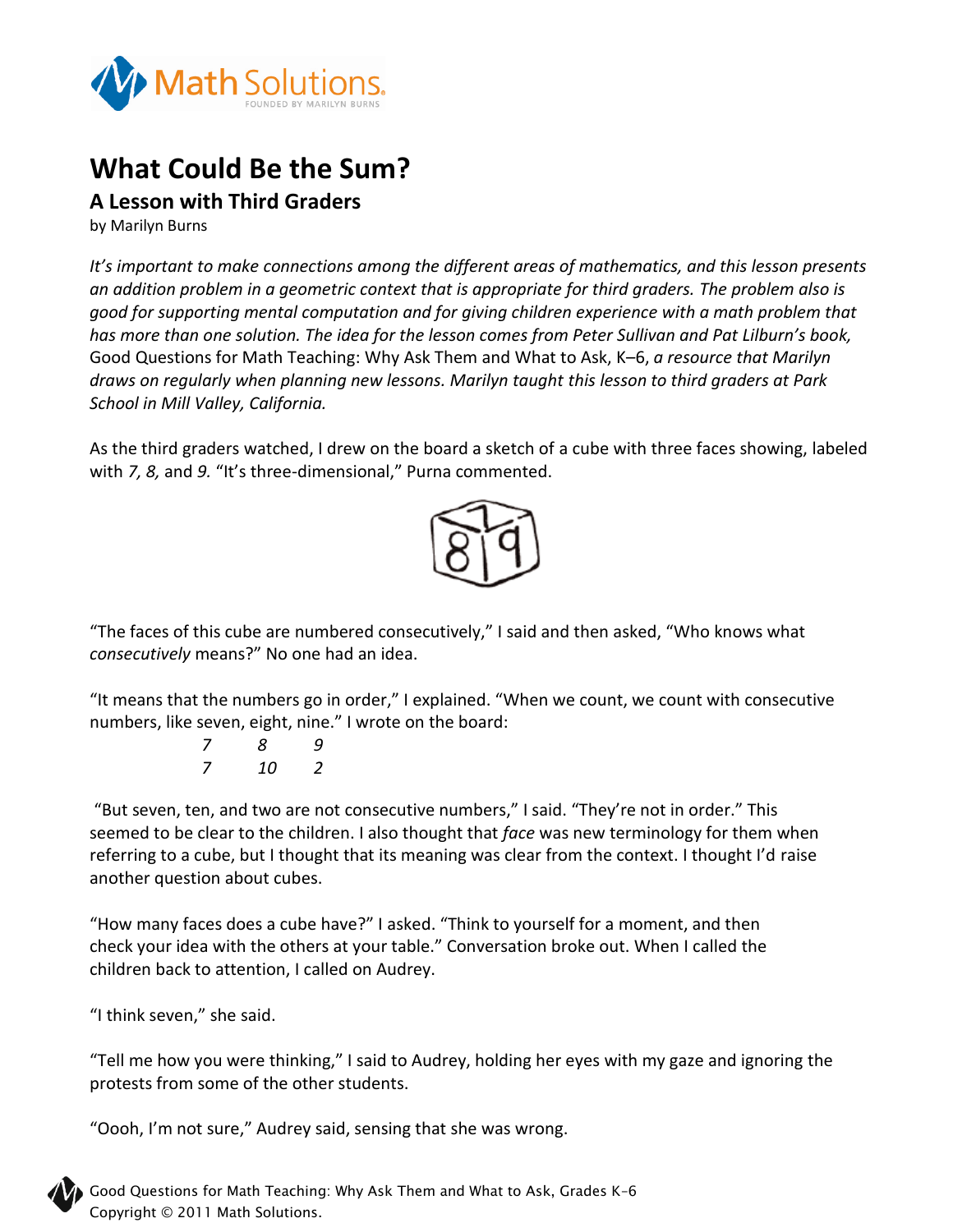"Let's all give Audrey a chance to think," I said. "Take your time, Audrey. Or maybe you'd like to get a cube and see."

Audrey thought out loud. "There's a top and a bottom, and that's two. Then there are the ones around the side—one, two, three, four. Is it six?" She was tentative but encouraged by the approval from others.

Darcy said, "You're right. There are four around the side, then the top makes five, and the bottom makes six."

I took a cube from the class supply and demonstrated. I suspected that some of the children still needed to verify this for themselves, but I decided that they could do so later when they were working on an individual assignment.

I pointed to the illustration on the board. "So we only know the numbers on three of the faces of the cube. But we know that all of the numbers are consecutive. What numbers could be on the other faces? Talk in your groups about this." I gave them a few moments to do this. When I called them back to attention and asked for the other numbers, all of the tables reported the same answer, that the numbers on the sides we couldn't see in the drawing were 10, 11, and 12. I wrote on the board:

*7 + 8 + 9 + 10 + 11 + 12*

I said, "Here's a problem for you to solve in your head. What's the sum of all six numbers on the faces of the cube?"

"Can we work together?" Hillary asked.

"Yes," I said. "It's fine to talk with the others in your group. Raise a hand when you're willing to give your answer and explain your strategy." I gave the students time to do this before calling them to attention and asking for their ideas. Several students presented their ideas and I recorded on the board to represent each child's thinking. Isak, for example, added the numbers in the ones place and then the tens. I recorded as he explained:

*7 + 8 = 15 15 + 9 = 24 1 + 2 = 3 24 + 3 = 27 10 + 10 + 10 = 30 27 + 30 = 57*

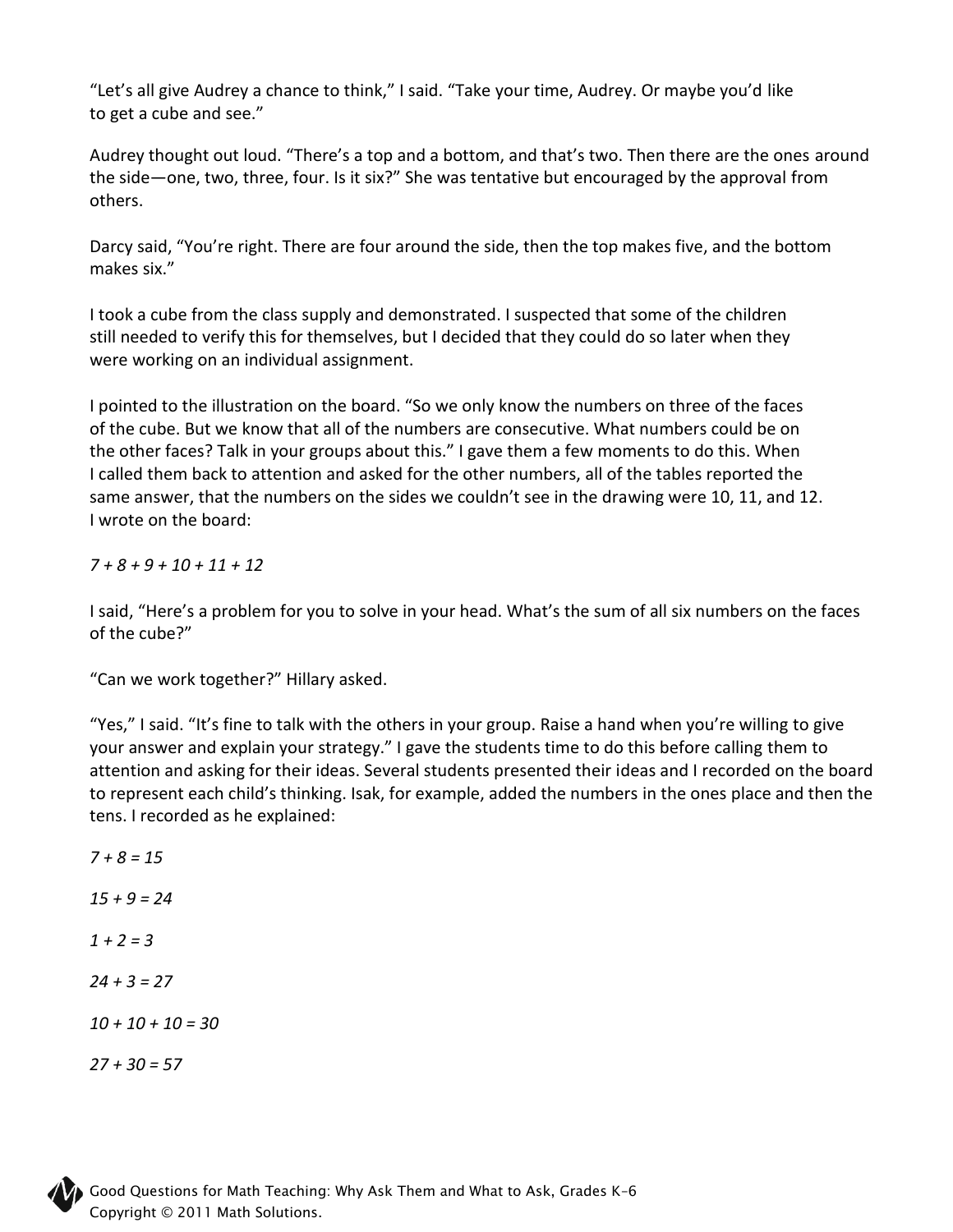Devin added the tens first and then looked for other combinations of ten. I recorded:

*10 + 10 + 10 = 30 8 + 2 = 10 9 + 1 = 10 30 + 10 + 10 = 50 50 + 7 = 57*

I also recorded the thinking offered by Danielle, Will, and Morgan, each of whom added in a slightly different way.

The children were now satisfied that we were done. They were surprised, however, when I announced, "When I thought about the problem of figuring out what the numbers were on the other three faces of the cube, I came up with a different solution. I thought that they could be five, six, and ten." I wrote on the board:

*5 + 6 + 7 + 8 + 9 + 10*

"Oh yeah," Trent and several others said.

"What sum do you think I got?" I asked. The children went back to work. As I had done before, I recorded several of their strategies for combining the numbers. Will, for example, combined numbers to make three partial sums of fifteen and then found the total. I recorded:

*5 + 10 = 15 6 + 9 = 15 7 + 8 = 15*

*15 + 15 + 15 = 45*

After the class was in agreement that 45 was the sum, I asked the students to talk in their groups about other possible numbers for the faces of the cube. We talked about two more solutions, and then I listed number sentences for all of the solutions we had found:

*7 + 8 + 9 + 10 + 11 + 12 = 57 6 + 7 + 8 + 9 + 10 + 11 = 51*

*5 + 6 + 7 + 8 + 9 + 10 = 45*

*4 + 5 + 6 + 7 + 8 + 9 = 39*